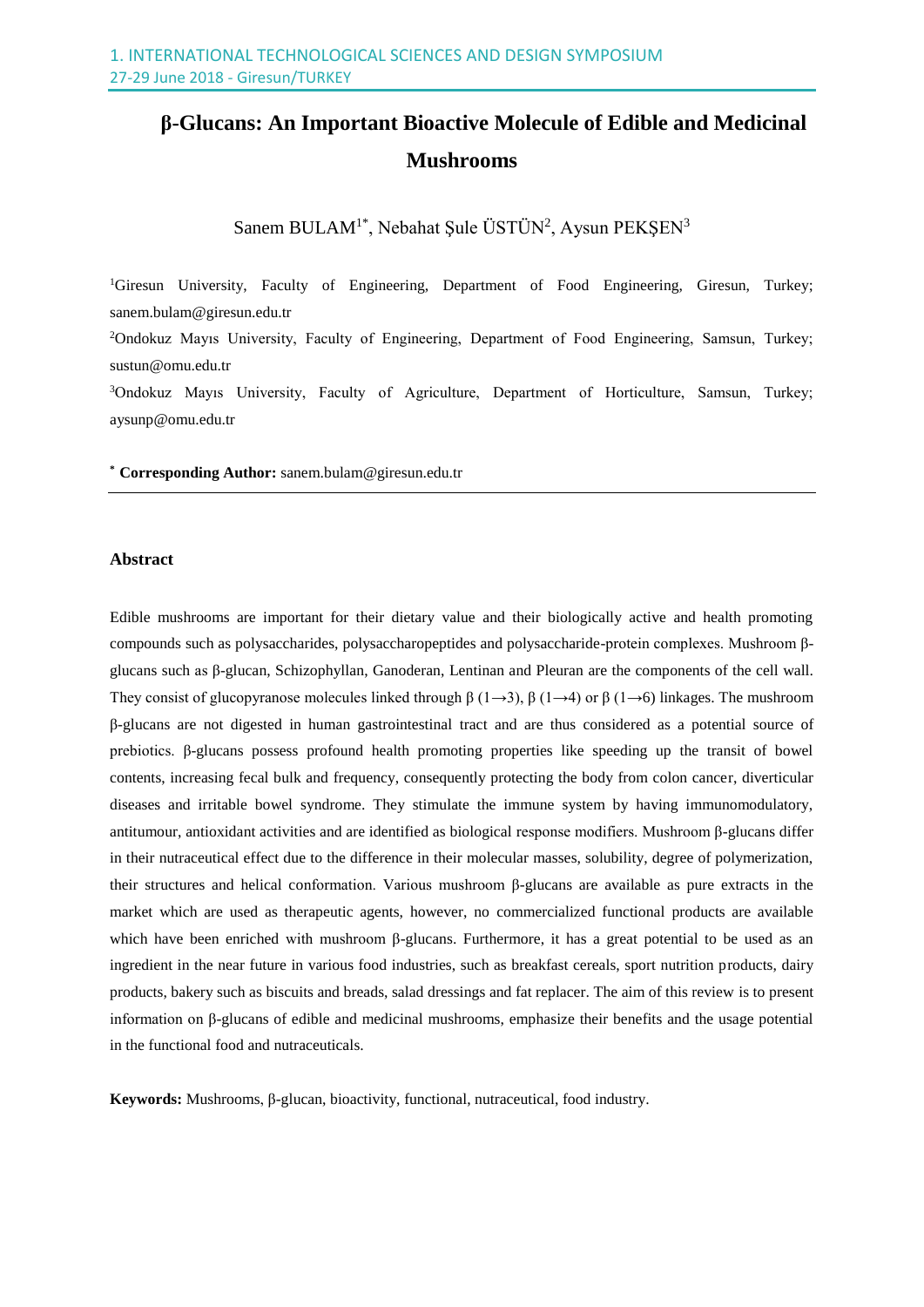#### **1. Introduction**

β-glucans are polysaccharides of D-glucose monomers linked through β-glycosidic bonds. The structures of β-glucans and chemically modified β-glucans were given in Figure 1.



**Figure 1**. The structures of β-glucans and chemically modified β-glucans. (a) (1→3) β-glucans with ramifications β (1→6); (b) (1→3) β-glucans with ramifications β (1→4); (c) CM β-glucan; (d) Sulfated β-glucan; (e) Aminated β-glucan; (f) Cyclic glucan (Zhu et al., 2016).

As a kind of dietary fiber (DF), β-glucan could be found in a variety of natural sources such as yeast, mushrooms, bacteria, algae, barley and oat (Zhu et al., 2015). β-glucan exhibits a broad spectrum of biological activities including antitumour, immune-modulating (Rieder and Samuelsen, 2012), antiaging, antimicrobial, antioxidant and antiinflammatory properties. β-glucans have attracted attention because of their physical and chemical properties over the years. β-glucans from different sources and with different molecular weights have different biological activities (Du and Xu, 2014). Fungal β-glucan has been shown to be effective as an immune system booster and an antitumour substance (Du et al., 2015). The results of clinical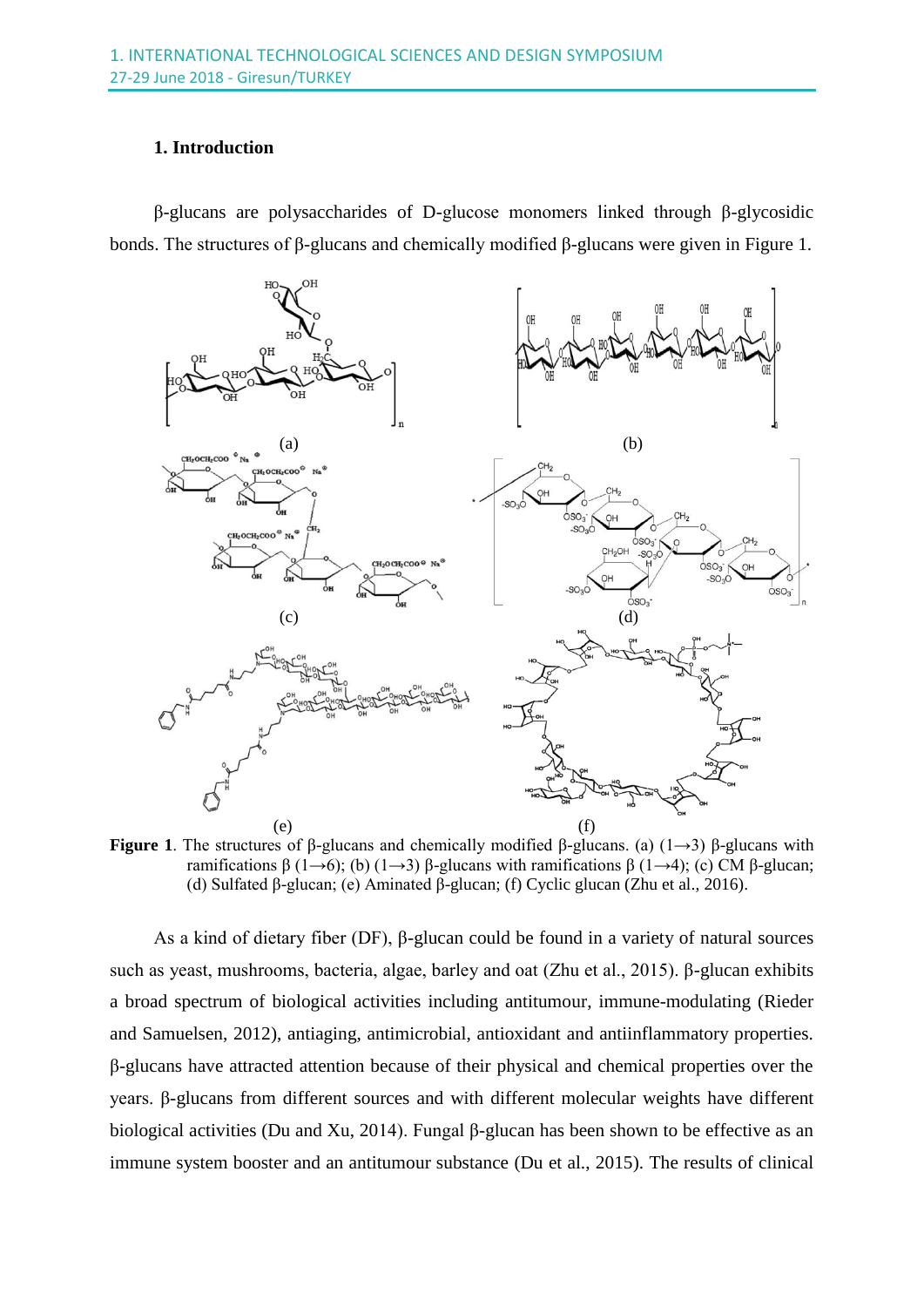research indicate that the presence of β-glucan is linked to the production and activation of macrophages, NK-cells, T-cells, B-cells from the body's natural defense system (Lindequist et al., 2005).

## **2. Mushroom β-glucans**

Mushroom β-glucan is a carbohydrate polymer derived from the cell wall of mushrooms. β-glucan is known as biological response modifier (BRM), which refers to the ability to up-regulate and down-regulate the response of biological systems (Brown and Gordon, 2003; Novak and Vetvicka, 2009).

Mushroom β-glucans such as Schizophyllan, Ganoderan, Lentinan and Pleuran are the components of the cell wall. They consist of glucopyranose molecules linked through β (1→3), β (1→4) or β (1→6) linkages. Especially in Japan and China, Pleuran from *Pleurotus ostreatus*, Lentinan from *Lentinula edodes*, Schizophyllan from *Schizophyllum commune*, Grifolan (MD-fraction) from *Grifola frondosa* and Krestin from *Trametes versicolor* (PSK and PSP) in addition to the major cancer therapies like surgical operation, radiotherapy and chemotherapy are in clinical use for the adjuvant tumour therapy (immunotherapy) (Lindequist et al., 2005; Chan et al., 2009; Novak and Vetvicka, 2009).

β-glucans are also present in many other mushrooms such as *Auricularia auricula*, *Calocybe indica* (Calocyban), *Flammulina velutipes*, *Ganoderma lucidum* (Ganoderan/ Ganopoly), *Grifola frondosa*, and *Pleurotus abalones* (Lindequist et al., 2005; Villares et al., 2012; Zhu et al., 2015).

## **2.1. β-glucan Amounts in Mushrooms**

Important medical mushrooms containing β-glucan as bioactive compound are seen in Table 1. The β-glucan contents of the mushrooms vary between 0.22 and 0.53 g/100 g on dry weight basis. According to Manzi and Pizzoferrato (2000), *Pleurotus pulmunarius* seemed to be the richest source of fungal β-glucans and it has been reported that *L. edodes* contains high levels of β-glucans in the soluble fraction. Camelini et al. (2005) found that *Agaricus brasiliensis* had higher (1→6)-β-glucan ratio and (1→3)-β-glucan increased with the maturation of fruiting bodies.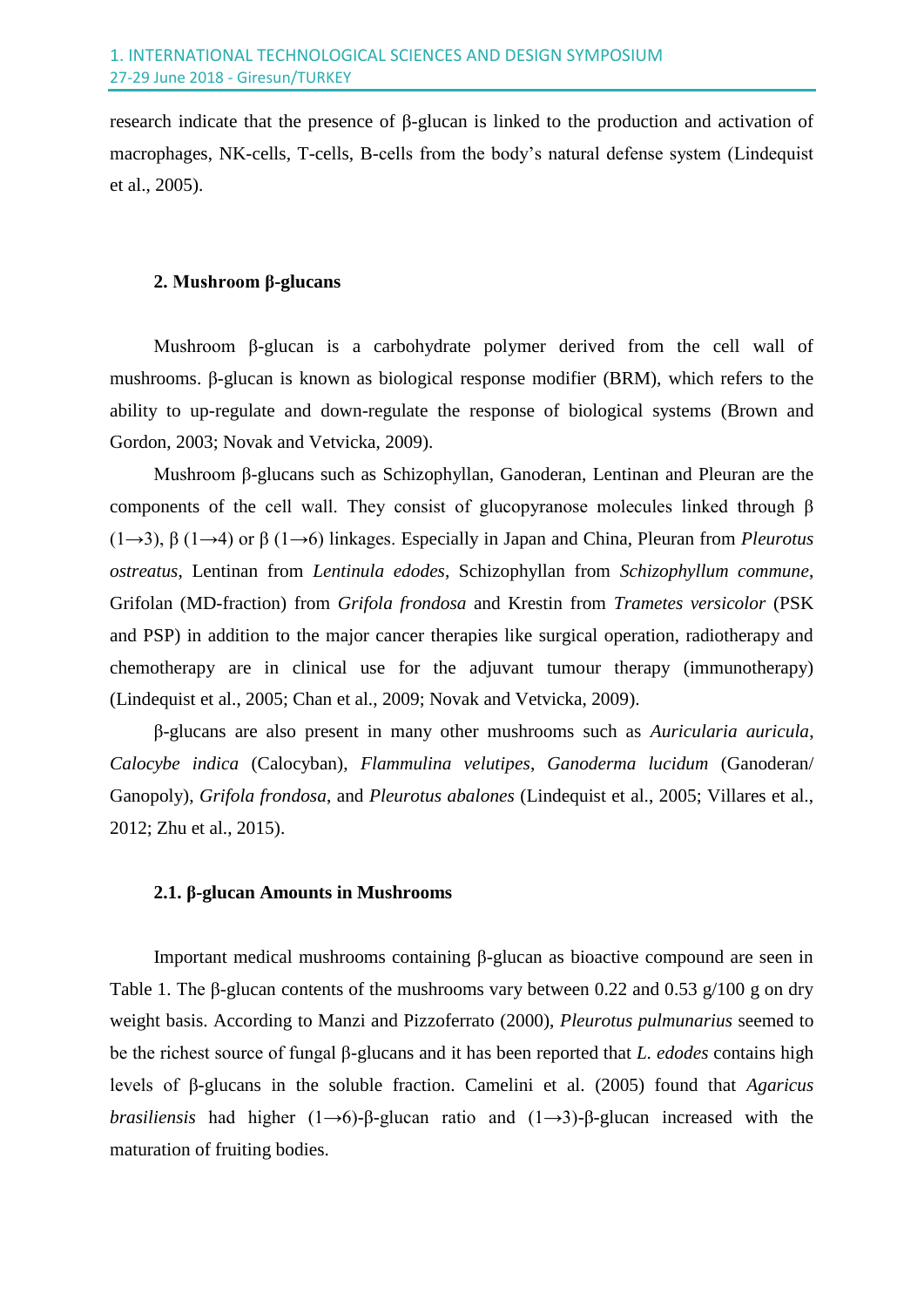| Mushroom species      | Common name                                     | $\beta$ -glucan structure                          | Type of $\beta$ -glucan                                 |
|-----------------------|-------------------------------------------------|----------------------------------------------------|---------------------------------------------------------|
| Agaricus blazei       | Brazilian sun-mushroom,                         | Protein bound $\beta$ -1,6-                        | Agaricus polysaccharides                                |
|                       | Himematsutake<br>mushroom                       | glucan                                             |                                                         |
| Coprinus comatus      | Shaggy ink cap, lawyer's<br>wig, or shaggy mane | $\beta$ -1,3-glucan                                | Coprinus polysaccharides                                |
| Coriolus versicolor   | Yun Zhi                                         | Protein bound $\beta$ -                            | PSP (polysaccharide                                     |
|                       |                                                 | $1,3;1,6$ -glucan                                  | peptide) PSK                                            |
|                       |                                                 |                                                    | (polysaccharide-Kureha or<br>polysaccharide-K, krestin) |
| Ganoderma lucidum     | Lingzhi, Reishi                                 | $\beta$ -1,3;1,6-glucan                            | Ganoderma<br>polysaccharides, Ganopoly                  |
| Grifola frondosa      | Maitake mushroom                                | $\beta$ -1,3;1,6-glucan with<br>xylose and mannose | Maitake D-Fraction                                      |
| Lentinula edodes      | Shiitake mushroom                               | $\beta$ -1,3;1,6-glucan                            | Lentinan                                                |
| Pleurotus ostreatus   | Oyster mushroom, ping<br>gû                     | $\beta$ -1,3-glucan with<br>galactose and mannose  | Pleuran                                                 |
| Schizophyllan commune | Brazilian mushroom                              | $\beta$ -1,3;1,6-glucan                            | Schizophyllan (SPG) or<br>sizofiran                     |

| <b>Table 1.</b> Important medicinal mushrooms with $\beta$ -glucans as bioactive components (Chan et al., 2009). |
|------------------------------------------------------------------------------------------------------------------|
|------------------------------------------------------------------------------------------------------------------|

It was determined that Bracket fungi *Trametes versicolor, Piptoporus betulinus* or *Phlebia tremellosa* contained more than 50% β-glucans and in *Boletus edulis* (Bull. ex Fr., stipe part) or *Piptoporus betulinus* (Bull. ex Fr.) Karst. the amount was more than 50 g/100 g dw. In most of the wild mushrooms analysed, the β-glucan contents were significantly higher in stipes than in caps (Sari et al., 2017). Özcan and Ertan (2018) have determined that *Boletus edulis* is the highest β-glucan containing wild mushroom (13.93%). It was followed by *Cantharellus cibarius* and *Hydnum repandum* with 12.89 and 12.84% contents, respectively. Synytsya et al. (2008) working with *Pleurotus* spp. mushrooms found that the β-glucan content of the pilei was between 20.4-39.2% and the content of the stems was between 35.5- 50.0%. The results of a study comparing the β-glucan content of some wild mushrooms (Sari et al., 2017) is presented in Table 2.

**Table 2.** β-glucan content of some wild mushrooms (not dividable in cap and stipe parts).

| Mushroom species                               | Dry matter<br>(% ) | $\beta$ -glucans<br>(g/100g dm) | $\%$ $\beta$ -glucans/<br>all glucans |
|------------------------------------------------|--------------------|---------------------------------|---------------------------------------|
| Auricularia auricula (L.) Underwood            | 91.276             | $41.755 + 4.644$                | 99.096                                |
| Fomes fomentarius (L.) Fr.                     | 86.122             | $22.495 + 2.329$                | 90.186                                |
| Grifola frondosa (Dicks. ex Fr.) Gray          | 92.783             | $25.991 \pm 3.643$              | 83.761                                |
| Laetiporus sulphureus (Bull. ex Fr.) Murr.     | 89.627             | $47.006 \pm 6.517$              | 89.345                                |
| Phlebia tremellosa (Schrad.) Nakasone & Burds. | 96.547             | $53.555 + 2.452$                | 98.572                                |
| Piptoporus betulinus (Bull. ex Fr.) Karst.     | 90.825             | $51.801 + 4.024$                | 95.659                                |
| Trametes versicolor (L.) Lloyd.                | 87.892             | $60.788 \pm 11.795$             | 99.337                                |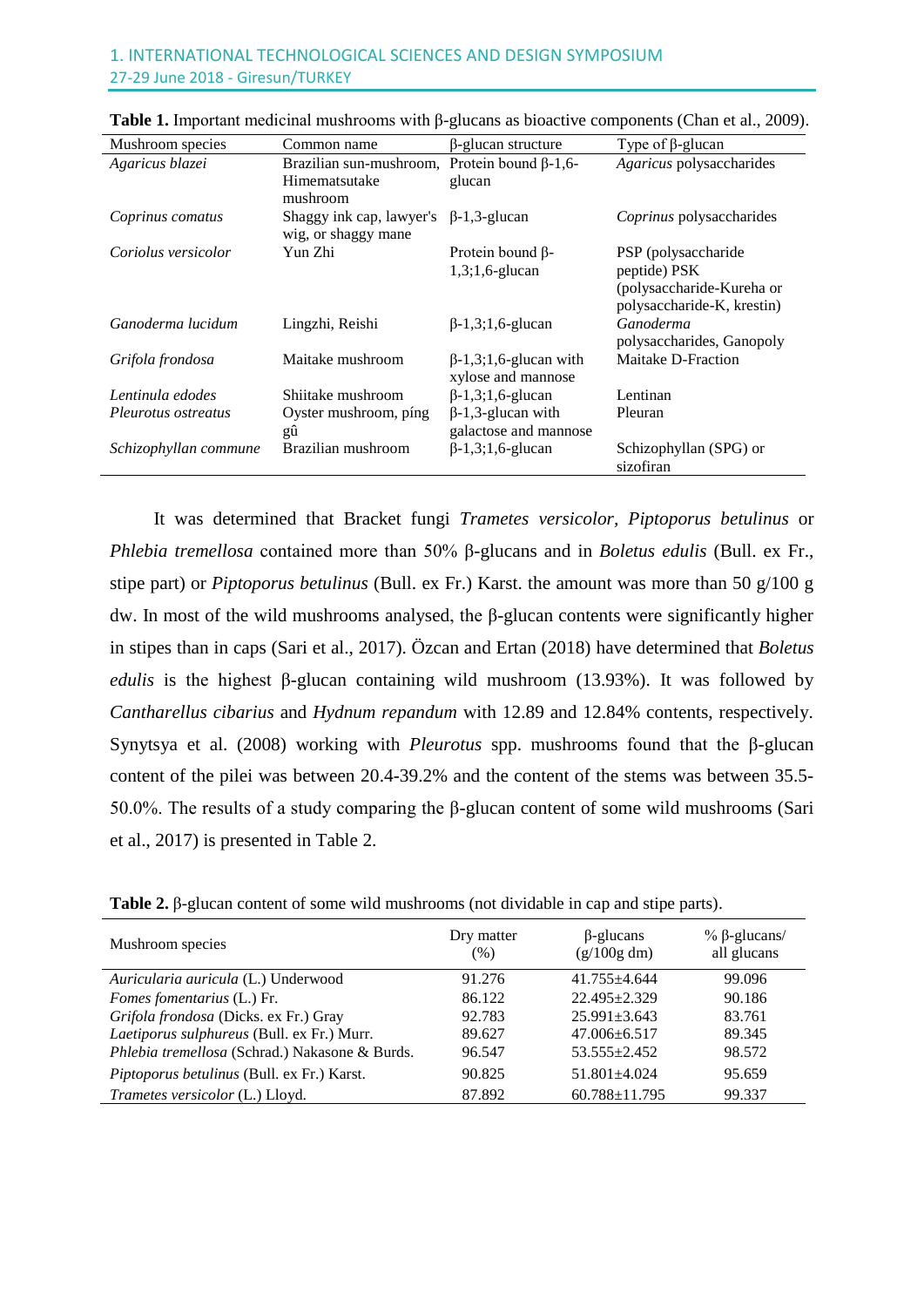#### **2.2. Bioactive Properties of β-glucans in Mushrooms**

Mushrooms polysaccharides having  $\beta$ -linkage have been demonstrated a boost in the human immune system and the modulation of the immunological response under certain conditions, thus they are commonly termed as biological response modifiers (BRM). As the result of the activation of the host's immune system, these polysaccharides show significant antitumour, antiviral and antimicrobial activities besides their other effects (Villares et al., 2012). A number of studies have been carried out on β-glucans that have a health-enhancing effect in various important ways such as antitumour and immunomodulatory (Table 3), antitumour, antiviral (Borchers et al., 2004; Moradali et al., 2007), cardiovascular (Wasser and Weis, 1999), liver protective, antiinflammatory (Lindequist et al., 2005), radioprotective (Pillai and Devi, 2013), antidiabetic (Kim et al., 2005), antioxidant (Deng et al., 2012), antibacterial (Beattie et al., 2010), and antiobesity activities (Zhang et al., 2013). Antitumour activity (Deng et al., 2012; Ren et al., 2012) and immunemodulating activity (Wasser, 2002) of mushroom β-glucans have been documented in the previous reviews. Basically, their health-promoting abilities are influenced by the molecular mass, branching configuration, conformation, and chemical modification of the polysaccharides (Ren et al., 2012). In terms of biological activity, β-1,3-D-glucans and β-1,6-D-glucans contained in oyster, shiitake, split gill, and himematsutake mushrooms, as well as other Basidiomycetes, are considered to be the most effective (Rop et al., 2009).

| $200$ , Two and and Technical 2000, Institute of any 2010). |                         |                      |                     |  |  |  |
|-------------------------------------------------------------|-------------------------|----------------------|---------------------|--|--|--|
| Mushroom species                                            | Type of $\beta$ -glucan | Character of polymer | Degree of branching |  |  |  |
| Agaricus blazei                                             | $\beta$ -glucomannan    | <b>Branched</b>      |                     |  |  |  |
| Dictyophora indusiata                                       | $T-4-N$ , $T-5-N$       | <b>Branched</b>      |                     |  |  |  |
| Ganoderma lucidum                                           | Ganoderan               | <b>Branched</b>      |                     |  |  |  |
| Grifola frondosa                                            | Grifolan                | <b>Branched</b>      | $0.31 - 0.36$       |  |  |  |
| <i>Inonotus obliquus</i>                                    | Xylogalactoglucan       | <b>Branched</b>      |                     |  |  |  |
| Laminaria spp.                                              | Laminaran               | Linear               |                     |  |  |  |
| Lentinula edodes                                            | Lentinan                | <b>Branched</b>      | $0.23 - 0.33$       |  |  |  |
| Pleurotus ostreatus                                         | Pleuran (HA-glucan)     | <b>Branched</b>      | 0.25                |  |  |  |
| Poria cocos                                                 | Pachymaran              | Linear               | $0.015 - 0.020$     |  |  |  |
| Schizophyllum commune                                       | Schizophyllan           | <b>Branched</b>      | 0.33                |  |  |  |
| Sclerotinia sclerotiorum                                    | Sclerotinan (SSG)       | <b>Branched</b>      | 0.50                |  |  |  |

**Table 3.** Some mushroom β-glucans with antitumour and immunomodulatory activities (Zhang et al., 2007; Novak and Vetvicka, 2008; Kothari et al., 2018).

### **2.3. Extraction and Production of Mushroom β-glucans**

The methods used to extract and produce β-glucans from various edible/medicinal mushrooms are given in Table 4.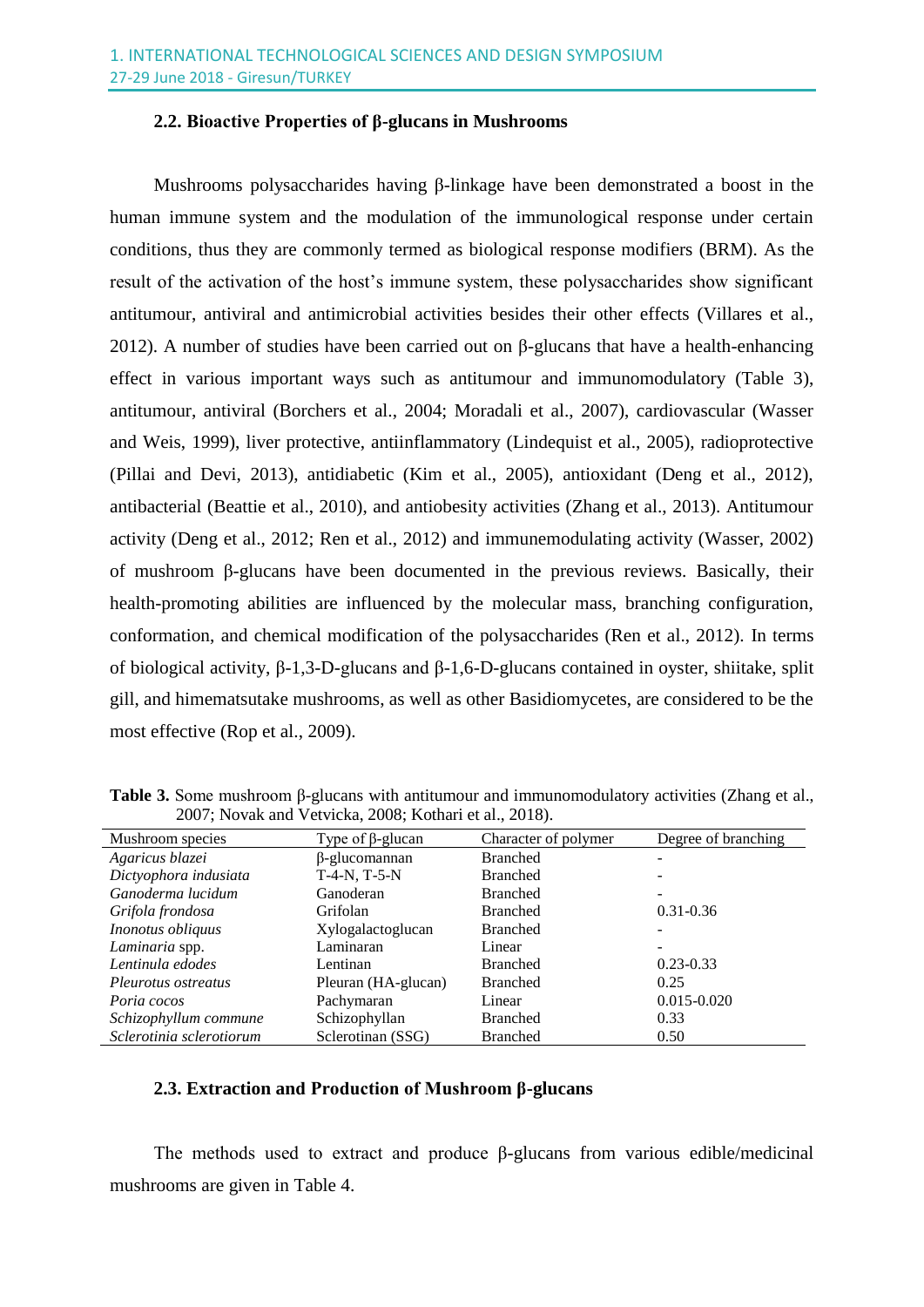| Mushroom species                          | Production/Extraction process                                                                                                                                                                          | References                                 |
|-------------------------------------------|--------------------------------------------------------------------------------------------------------------------------------------------------------------------------------------------------------|--------------------------------------------|
| Agaricus bisporus                         | Ultrasonic-assisted<br>extraction,<br>precipitation<br>with<br>ethanol, centrifugation<br>Lyophilization, milled and submitted to successive cold                                                      | Tian et al., 2012<br>Smiderle et al., 2013 |
| Agaricus brasiliensis                     | and hot aqueous extraction<br>Sequentially extracted with 350 ml water, concentrated,<br>dialyzed and DEAE-cellulose column chromatography                                                             | Camelini et al., 2005                      |
|                                           | Lyophilization, milled and submitted to successive cold<br>and hot aqueous extraction                                                                                                                  | Smiderle et al., 2013                      |
| Astraeus hygrometricus                    | Aqueous extraction, DEAE cellulose bag and Sepharose<br>6B column                                                                                                                                      | Chakraborty et al.,<br>2004                |
| <b>Boletus</b> edulis                     | The estimation of non-starch glucans was based on the<br>difference between glucose contents after total acidic<br>hydrolysis of glucans and specific enzymatic hydrolysis<br>of $\alpha$ -1,4-glucans | Özcan and Ertan, 2018                      |
| <b>Boletus</b> erythropus                 | Water extraction, centrifugation, DEAE Trisacryl M<br>column and S 400 HR column                                                                                                                       | Chauveau et al., 1996                      |
| Botryosphaeria rhodina                    | β-glucan production were monitored in a stirred-tank<br>bioreactor                                                                                                                                     | Crognale et al., 2007                      |
| Cantharellus cibarius                     | The estimation of non-starch glucans was based on the<br>difference between glucose contents after total acidic<br>hydrolysis of glucans and specific enzymatic hydrolysis<br>of $\alpha$ -1,4-glucans | Özcan and Ertan, 2018                      |
| Flammulina velutipes                      | Successive hot extraction with water and KOH and<br>submitted to freeze-drying                                                                                                                         | Smiderle et al., 2006                      |
| Ganoderma lucidum                         | Extraction using dilute NaOH solution and Sephadex<br>G-15 gel-filtration chromatography                                                                                                               | Kao et al., 2012; Nie et<br>al., 2013      |
| Paenibacillus polymyxa                    | Seed culture was supplemented with carbon source to<br>induce glucan production                                                                                                                        | Jung et al., 2007                          |
| Pleurotus eryngii                         | The estimation of non-starch glucans was based on the<br>difference between glucose contents after total acidic<br>hydrolysis of glucans and specific enzymatic hydrolysis<br>of $\alpha$ -1,4-glucans | Synytsya et al., 2008                      |
|                                           | Washing with ethanol and distilled water, extraction<br>with boiling water, incubation with $\alpha$ -amylase, chemical<br>deproteinization, dialization and lyophilization                            | Synytsya et al., 2009                      |
| Pleurotus ostreatus                       | The estimation of non-starch glucans was based on the<br>difference between glucose contents after total acidic<br>hydrolysis of glucans and specific enzymatic hydrolysis<br>of $\alpha$ -1,4-glucans | Synytsya et al., 2008                      |
|                                           | Washing with ethanol and distilled water, extraction<br>with boiling water, incubation with $\alpha$ -amylase, chemical<br>deproteinization, dialization and lyophilization                            | Synytsya et al., 2009                      |
|                                           | Lyophilization, using of methanolic extraction, cold<br>water, hot water, hot aqueous NaOH solutions, enzyme<br>protease, and ethanol precipitation                                                    | Palacios et al., 2012                      |
| Ramaria botrytis<br>Schizophyllum commune | Hot water extraction followed by treating NaOH<br>Seed culture preparation, optimization of fermentation                                                                                               | Bhanja et al., 2014<br>Kumari et al., 2008 |
| Termitomyces eurhizus                     | medium and schizophyllan production<br>Hot alkaline extraction, centrifugation, DEAE cellulose<br>bag and freeze dry                                                                                   | Chakraborty et al.,<br>2006                |

The detection methods of β-glucan from mushrooms are summarized as: (1) enzymic method or McCleary method (Megazyme kit), (2) enzymelinked immunosorbent assay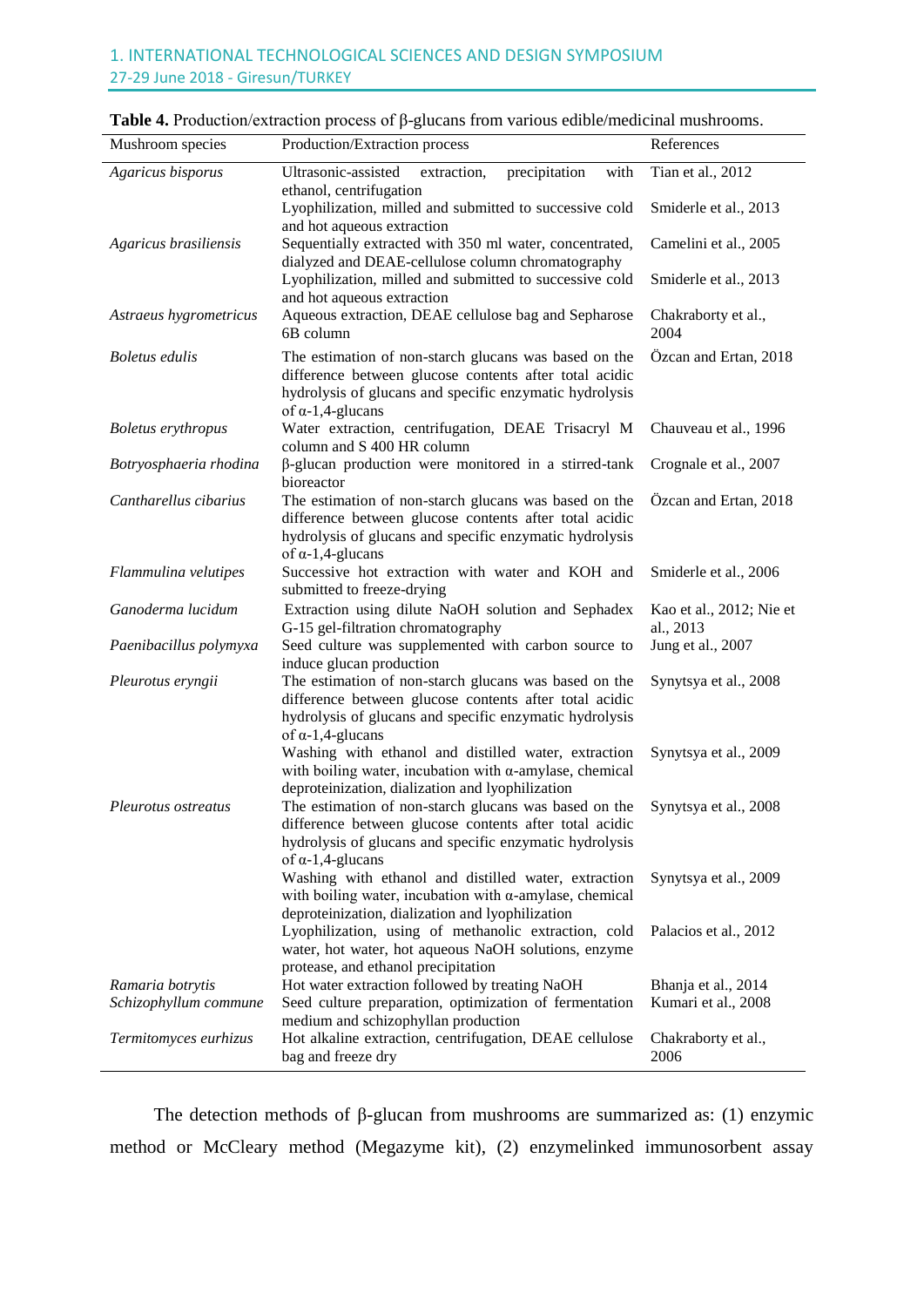(ELISA) method, (3) fluorimetric method with aniline blue, and (4) colorimetric method with Congo red (Zhu et al., 2015).

#### **2.3.1 Extraction and Production of β-glucans from Fruiting Bodies of Mushrooms**

Kim et al. (2005) extracted β-glucan from the fruiting bodies of *Agaricus blazei* using hot water for 3 h. Bhanja et al. (2014) extracted and isolated two water-insoluble glucans from fruiting bodies of *Ramaria botrytis*. Extraction in hot or boiling water is the most common and convenient method for extracting water-soluble fungal polysaccharides (Yan et al., 2014). Liu et al. (2014) obtained a purified β-glucan by precipitating a hot-water extract from fruiting bodies of *G. lucidum* with 20% (V/V) ethanol. The total carbohydrate content was 95.9% in prepared β-glucan.

#### **2.3.2. Extraction and Production of β-glucans from the Mycelia of Mushrooms**

Kim et al. (2009) provided a method for mass production of β-glucan from *S. commune*, comprising subjecting mycelia of *S. commune* to liquid culture with an addition of a synthetic adsorbent. In another study, a neutral polysaccharide, GLSA50-1B, was isolated from sporoderm-broken spores of *G. lucidum*, by hot-water extraction, graded ethanol precipitation, anion-exchange chromatography, and gel permeation chromatography (Dong et al., 2012). Kim et al. (2013) demonstrated generation of high β-glucan producing mutant strains of *Sparassis crispa*, additional culture optimization further increased β-glucan productivity of the mutant strains. Recently, Park et al.  $(2014)$  enhanced the β-glucan content in the sawdustbased cultivation of cauliflower mushroom (*Sparassis latifolia*) using three kinds of enzymes (chitinase, β-glucuronidase, and lysing enzyme complex) as elicitors.

## **2.4. Chemical Modification and Purification of Mushroom β-glucans**

β-glucan is an important bioactive compound for human health, but its low solubility has led to the development of chemical modification technologies to improve bioavailability. Several methods to modify β-glucan are laid out to improve their functional and technological properties via physical and chemical crosslinking reactions (Ahmad et al., 2015). In this respect, β-glucans can be chemically modified to obtain various derivatives with potential industrial or medicinal importance (Synytsya and Novak, 2013).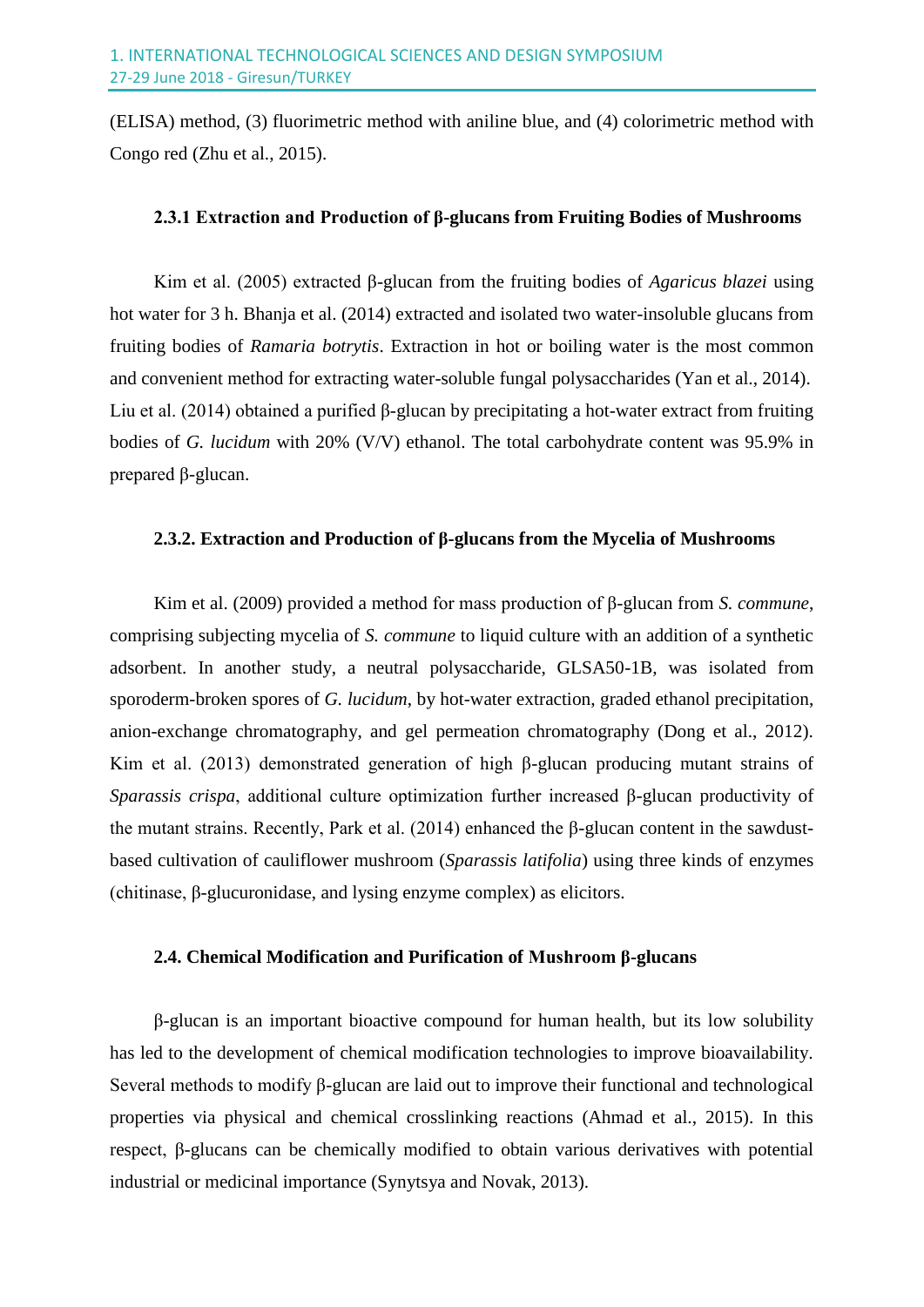Ion-exchange chromatography and gel filtration chromatograph are the most common and convenient methods for purifying polysaccharide. In general, the crude polysaccharide extracts were further applied to a Sephadex column and eluted with water (Zhu et al., 2015).

#### **3. Studies on Mushroom β-glucan for Food and Nutraceutical Applications**

#### **3.1. Food Applications and Some Patents**

There have been some studies previously conducted by enriching a product with the mushroom β-glucan agglomerated as food additive. β-glucans from *P. ostreatus* and *L. edodes* have been demonstrated satisfactory results when they were added to yogurt (Hozova et al., 2004) were used in the production of extruded snack products with low glycemic index (Brennan et al., 2013). Also chicken burgers were enriched with *P. sajor-caju*, fiber and βglucans (Wan Rosli et al., 2011) as well as *P. ostreatus* was incorporated into sausages in an effort to lower their fat content (Chockchaisawasdee et al., 2010). In a study to produce a novel high-fibre and low-calorie functional food, Kim et al. (2011) used β-glucans from *L. edodes* as a wheat flour substitute in baked foods. These glucans improved the pasting properties of wheat flour and increased batter viscosity and shear-thinning elasticity without any adverse effect on air holding capacity or hardness. β-glucans of *Ganoderma amboinense*, *Agaricus* or *Fomes yucatensis*, or mixed mushrooms have also been tested for encapsulation of pickling liquid to be released in soups or sauces during cooking (Watanabe, 2005).

## **3.2. Nutraceutical Applications, Some Clinical Studies and Patents**

"Mushroom nutraceuticals" is nowadays a relatively common term which refers to a refined polysaccharide, or a partially refined fruit body extract, or the dried biomass from mycelium or the fruiting body of a mushroom, which is consumed in the form of capsules, tablets, powder, syrups, solutions as a dietary supplement with some therapeutic properties (Giavasis, 2014). Camelini et al. (2005) investigated the β-glucans of *A. brasiliensis* in different stages of fruiting body maturity and their use in nutraceutical products. The results showed that because of their important glucan contents, mature fruiting bodies of *A. brasiliensis* should be used for nutraceutical products. Cap-opened, more fragile mature fruiting bodies of *A. brasiliensis* should be selected over immature ones for the production of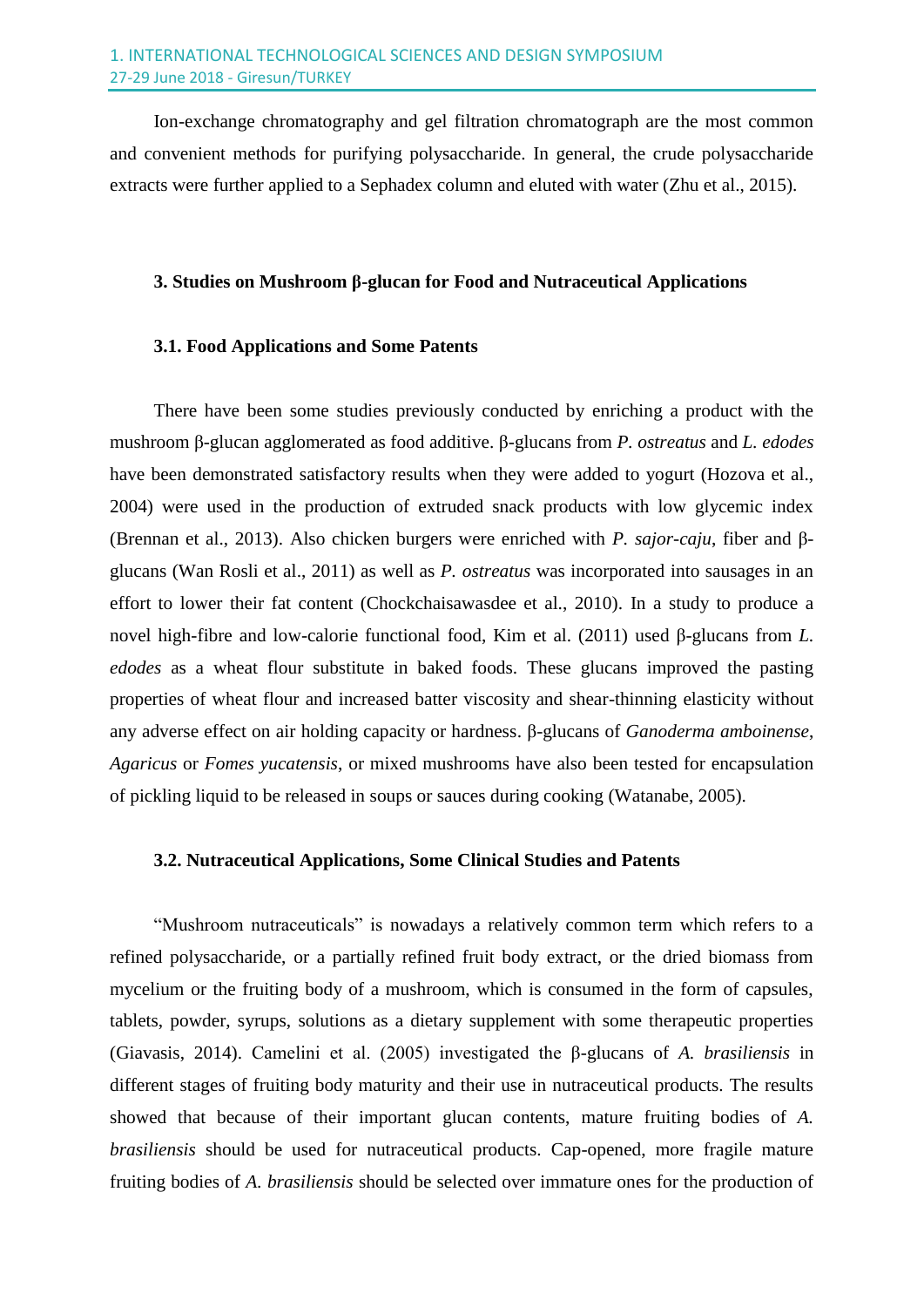#### 1. INTERNATIONAL TECHNOLOGICAL SCIENCES AND DESIGN SYMPOSIUM 27-29 June 2018 - Giresun/TURKEY

nutraceuticals. Synytsya et al. (2008) reported that the stems of *Pleurotus eryngii* and *P. ostreatus* could be used for the preparation of biologically active polysaccharide complexes as food supplements. Schizophyllan, produced by *S. commune* ATCC 38548 has attracted attention as immunomodulatory and anti-neoplastic agent in pharmaceutical industry in the recent years (Kumari et al., 2008). Akiyama et al. (2011) studied the effects of agaritine, a hydrazine-derivative from hot-water extract of *A. blazei* Murrill on human leukemic monocyte lymphoma (U937) cells. Agaritine induced DNA fragmentation, annexin V expression, and cytochrome C release. Caspase-3, 8 and 9 activities were gradually increased after agaritine treatment. *A. blazei* has been used as an adjuvant in cancer chemotherapy and various types of anti-leukemic bioactive components have been extracted from it (Patel and Goyal, 2012). It was proposed to mix β**-**glucan from mushroom with one or two substances such as ubiquinone Q10 and ferments leading to a biologically active additive for food with a wide range of action (Bragintseva et al., 2002). Suga et al. (2005) suggested converting lentinan into superfine particles, improving absorption through mucosa.

In animal experiments, β-glucans have been shown to have varying activity against sarcomas, mammary cancer, some chemically induced cancers, adenocarcinoma, colon cancer and some leukemias. Lentinan has already been shown effective in gastric carcinomas (Taguchi et al., 1985; Jeannin, et al., 1988). Furthermore, lentinan was reported to induce apoptosis in murine skin carcinoma cell-lines (Gu and Belury, 2005). Even if mushrooms and especially β-glucans have been used in Chinese medicine for decades, mechanisms need to be elucidated. However, lot of these substances have already been patented for antitumour treatments. Among them, β-glucan extracted from *Agaricus* mushroom was proposed, together with fucoidan (Hosokawa, 2003). The use of *Grifola frondosa* extract has also been patented, mixed with fucoidan and organic germanium (Sogabe, 1998).

Extracts of *L. edodes* markedly inhibited the growth of Sarcoma 180 (a retrovirus, similar to HIV which uses reverse transcriptase for its tumourpromoting activity) (Chihara et al., 1987). According to clinical studies, lentinan produces specific T-helper cell stimulation in healthy humans as well as animals. It has also been recognized to stimulate lymphokine activated killer activity in combination with Interleukin-2 (Suzuki et al., 1990). Other patents concerning direct utilisation of  $\beta$ -D-glucans such as *G. frondosa* extract (Sogabe, 1996) for treating AIDS have been rare.

In 2003, an original application has been patented, proposing to use  $\beta$ -glucan as a gene carrier (Sakurai et al., 2003). In this patent, a hydrogen-bonding polymer with a triple-helix structure (such as schizophyllan, curdlan, lentinan, scleroglucan) was used for binding to a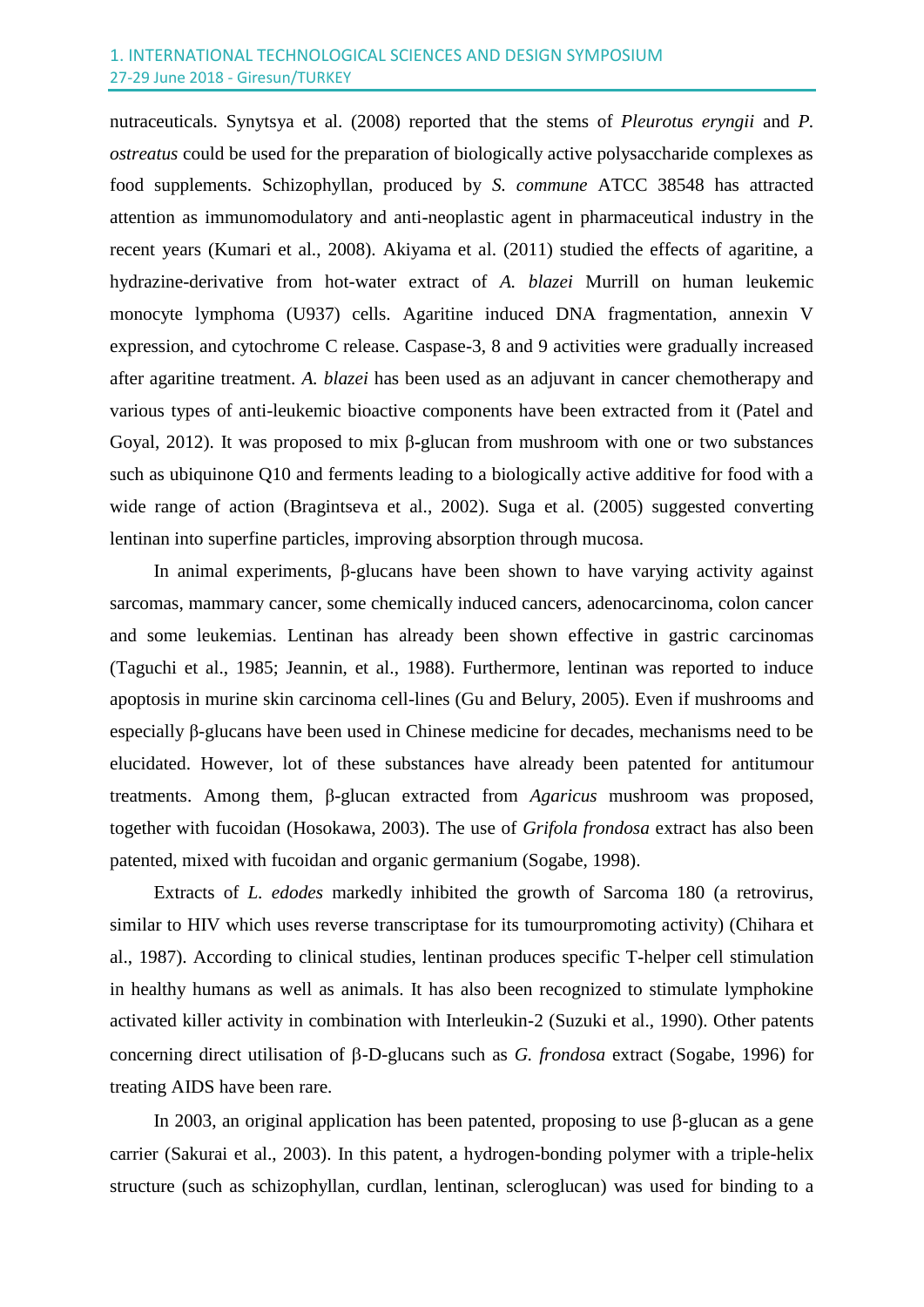nucleic acid. Thus, a nucleic acid-polymer complex was obtained and could be applied as a vector. Moreover, this complex was also resistant to nuclease, allowing its use as a nucleic acid-protecting agent. PSP derived from *Coriolus versicolor* (syn. *Trametes versicolor*)*,* a Chinese product commercially available since 1987 (Cui and Chisti, 2003), has been documented to improve the quality of life in cancer patients by providing substantial pain relief and enhancing immune status in 70-97% of patients with stomach, esophagus, lung, ovary and cervical cancers. Both PSK and PSP boosted immune cell production, ameliorated chemotherapy symptoms and enhanced tumour infiltration by dendritic and cytotoxic T-cells (Kidd, 2000). From a commercial standpoint, pleuran from oyster (*P. ostreatus*) mushrooms and lentinan from Shiitake (*L. edodes*) mushrooms are currently the most frequently used βglucans. Both of them show positive effects on the intestines. They increase the resistance of intestinal mucosa to inflammation (Zeman et al., 2001) and inhibit the development of intestinal ulcers (Nosalova et al., 2001). Lentinan also shows a positive effect on peristalsis (Van Nevel et al., 2003).

## **3.3. Industrial Food Applications of Mushroom β-glucan in Functional Foods and Dietary Supplements**

According to literature data, β-glucan has the potential to perform functions in the food industry such as thickening, water-holding, or oil-binding, gelling, film-making and encapsulation agent, and emulsifying stabilizer (Ahmad et al., 2012a, b; Giavasis, 2013; Zhu et al., 2016). Today, mushroom-glucans are found in the market more in the form of capsules or tablets as food supplements and to a lesser extent as ingredients in the food products (Eleftherios et al., 2014). In addition to food, β-glucans have potential applications in medicine and pharmacy, cosmetic and chemical industries, in veterinary medicine and feed production (Laroche and Michaud, 2007; Zhu et al., 2016). Besides, various mushroom βglucans are available as pure extracts in the market which are used as therapeutic agents. *S. commune* glucan manufactured by Bioland Technology Co. Ltd. is commercially available in the market (Zhu et al., 2016). There have been two patents on production technology of βglucan from *S. commune*, today (Kim et al., 2008; 2009). Polysachharides such as lentinan, schizophyllan from shiitake and Schizophyllan mushrooms, PSK and PSP, the protein bound polysachharides from turkey tail mushroom, have been developed as anticancer agents in Japan and are now available worldwide (Lull, et al., 2005). There has also been a patent on application on β-glucan process, additive and food product (Cahill et al., 2003). Although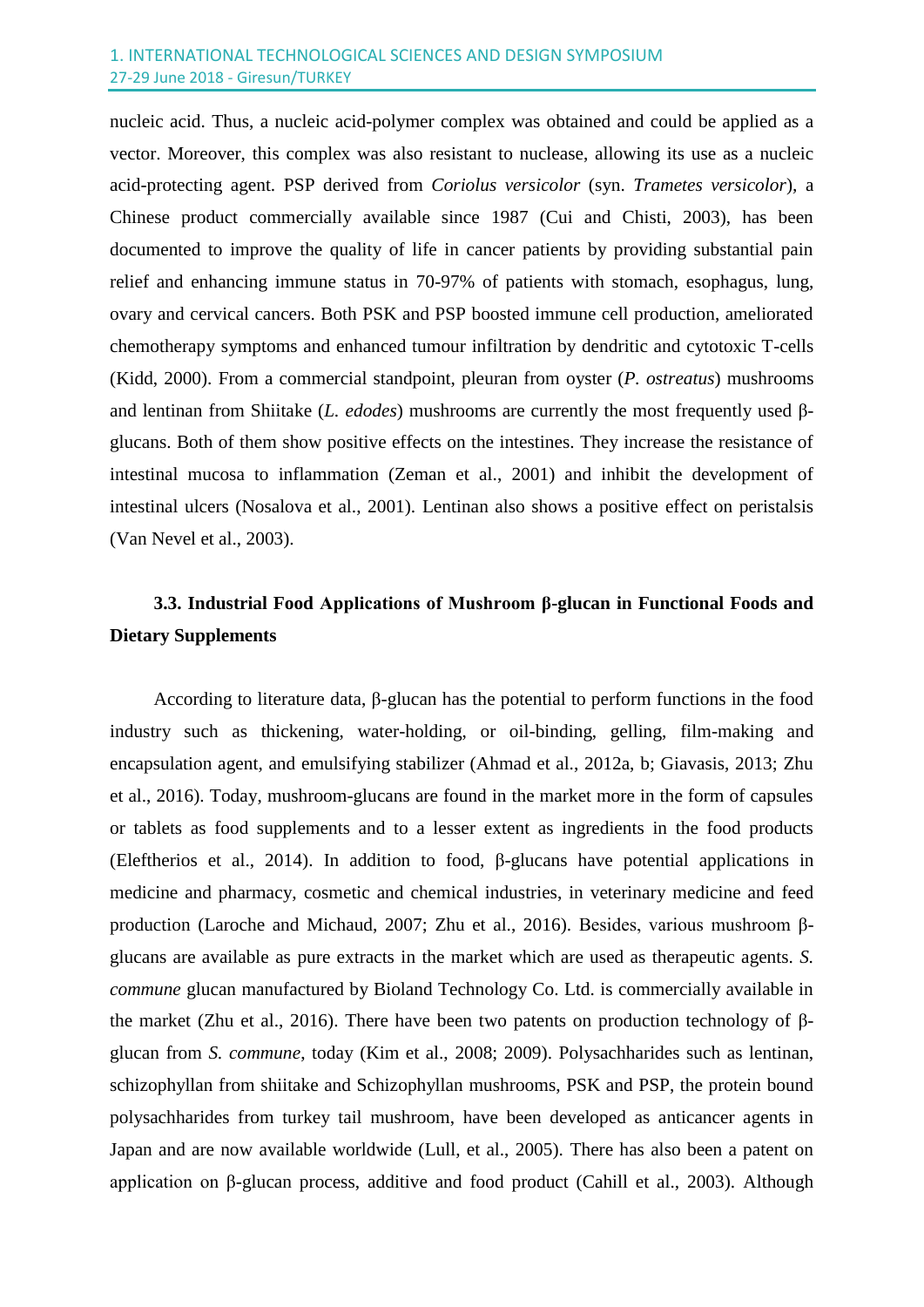#### 1. INTERNATIONAL TECHNOLOGICAL SCIENCES AND DESIGN SYMPOSIUM 27-29 June 2018 - Giresun/TURKEY

some of the most studied polysaccharides produced by mushrooms (e.g. schizophyllan and lentinan) are already available and marketed as nutraceuticals (pharmaceutical formulation), their addition to food in their purified form has not been commercialized, yet (Giavasis, 2013). Nevertheless, β-glucan has a great potential to be used as an ingredient in the near future in various food industries, such as breakfast cereals, prebiotic sausage formulations, sport nutrition products, dairy products such as yogurts, bakery products such as biscuits, breads, cakes and ready-to-eat snacks, beverages, salad dressings and fat replacer that have some functionalities such as noticeable effect on physical and sensory properties, caloriereducing and cholesterol-lowering actions and faster proteolysis, lower release of large peptides and a higher proportion of free amino acids, the glycemic response manipulation, controlling food intake and reducing 24 h energy intake and having good quality characteristics (Zhu et al., 2016).

The polysaccharides extracted from *A. brasiliensis*, *C. sinensis*, *G. lucidum*, *G. frondosa*, *L. edodes*, and *T. versicolor* are used to produce tablets for inhibiting the growth of tumours and improving the immunity (Rai et al., 2005). Several mushroom products, mainly polysaccharides such as β‐D‐glucans, have also proceeded successfully through clinical trials and are used as drugs to treat cancer and chronic diseases (Morris et al., 2016).

Today, it is possible to find commercial dietary supplements originated from various mushroom β-glucans in the form of powdered extracts, tablets, capsules, teas and syrups on the market. Imunoglukan P4H® from *P. ostreatus,* LentinanXP in USA/Lentinex® in Europe and Shiitake Gold and Pure Shiitake™ from *L. edodes*, Ganopoly® and Immulink MBG**®** from *G. lucidum*, D-fraction, MD fraction, MaitakeGold 404® nutraceutical extract and Pure Maitake™ from *G. frondosa*, Pure Turkey Tail™ from *T. versicolor* and Immune Assist™ from *A. blazei*, *C. sinensis*, *G. lucidum*, *G. frondosa*, *L. edodes* and *T. versicolor* can be given as example (Point Institute, 2013; Morris et al., 2016; Reis et al., 2017; URL-1, 2018). McCleary and Draga (2016) developed a robust and reliable method for the measurement of β-glucan in mushroom and mycelial products. In the literature, there have also been some clinical studies on pharmacological benefits and safe doses of these mushroom β-glucan derived dietary supplements such as Lentinex® (Gaullier et al., 2011) and Imunoglukan P4H® (Jesenak et al., 2012). A scientific documentation was published to carry out the additional safety assessment for Lentinex®, an aqueous mycelial extract of *L. edodes*, as a novel food ingredient (EFSA, 2010). On the other hand, Gründemann et al. (2015) have reported that the standardisation of shiitake preparations is difficult because even preparations with similar polysaccharide and β-glucan contents have different immunological properties.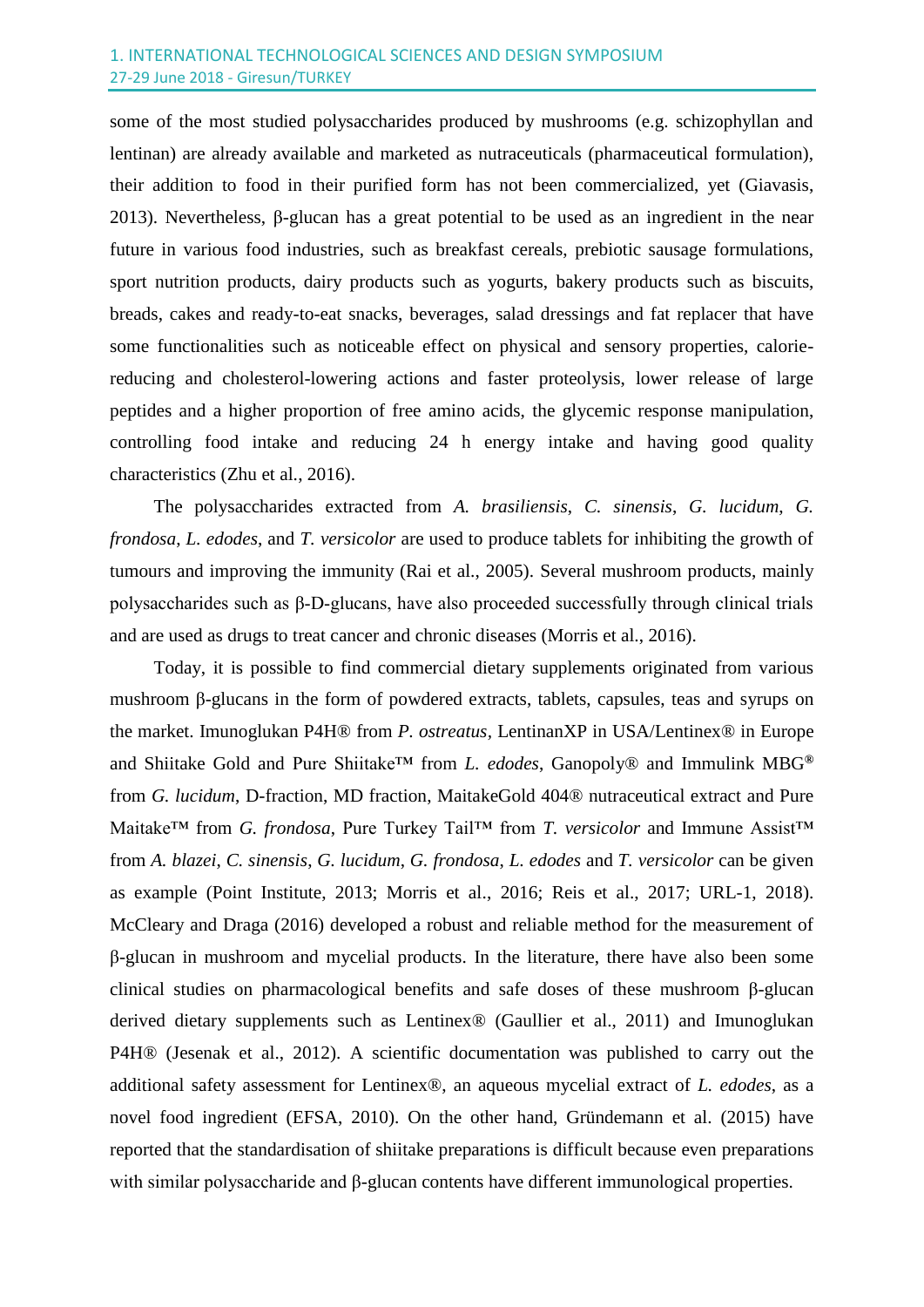#### **4. β-glucan Market by Food & Beverage Applications and Regions**

The industries are adopting β-glucan to fortify foodstuff with high dietary fibres as consumer interests in the nutraceutical products is on escalation. Furthermore β-glucan actively impacts the metabolic parameters and help curing the chronic diseases. The worldwide development of policies for inclusion of functional ingredients in industrial products boosts the global β-glucan market. According to application segmentation, food and beverage segment was accounted more than 25% value share in 2016. Increasing demand for fibrous intake and concerns over blood cholesterol levels majorly drives the β-glucan market in food and beverage applications. In addition, β-glucan allows food product manufacturers to attract attention heart health claims in functional foods such as heart healthy biscuits, dairy products, snack bars etc., which in turn aids in driving the global β-glucan market (URL-2, 2018).

Geographically, the Europe accounted major share in the global β-glucan market in 2016. Approval of health claims by EU, related to heart health, blood glucose, cholesterol control and digestive health will be fueling the growth for β-glucan market in the region over the forecast period. In Asia Pacific, the government initiatives for awareness on cancer, women heart and maternal health are expected to drive the sales revenue of β-glucan during the forecast period of 2017-2025 (URL-2, 2018).

#### **5. Conclusion**

Although there are many findings related to the biological effects of β-glucans *in vitro* and *in vivo*, there are still some questions about structure activity and dose activity relationships. Moreover, β-glucan content of mushroom products has not been standardised, yet. To make better use of β-glucan, food manufacturers and processors must bring attention not only to ensure sufficient concentration of β-glucan in the raw material but also to the processing methods and physicochemical properties of β-glucan, decreasing mechanical and enzymatic breakdown of the β-glucans in end-product and optimizing processing conditions. Mushroom β-glucans have potential nutraceutical properties that could be explored in the food and the pharmaceutical fields and might present different functional properties upon modification through suitable means and continuity of detailed clinical studies for the convinience of consumers.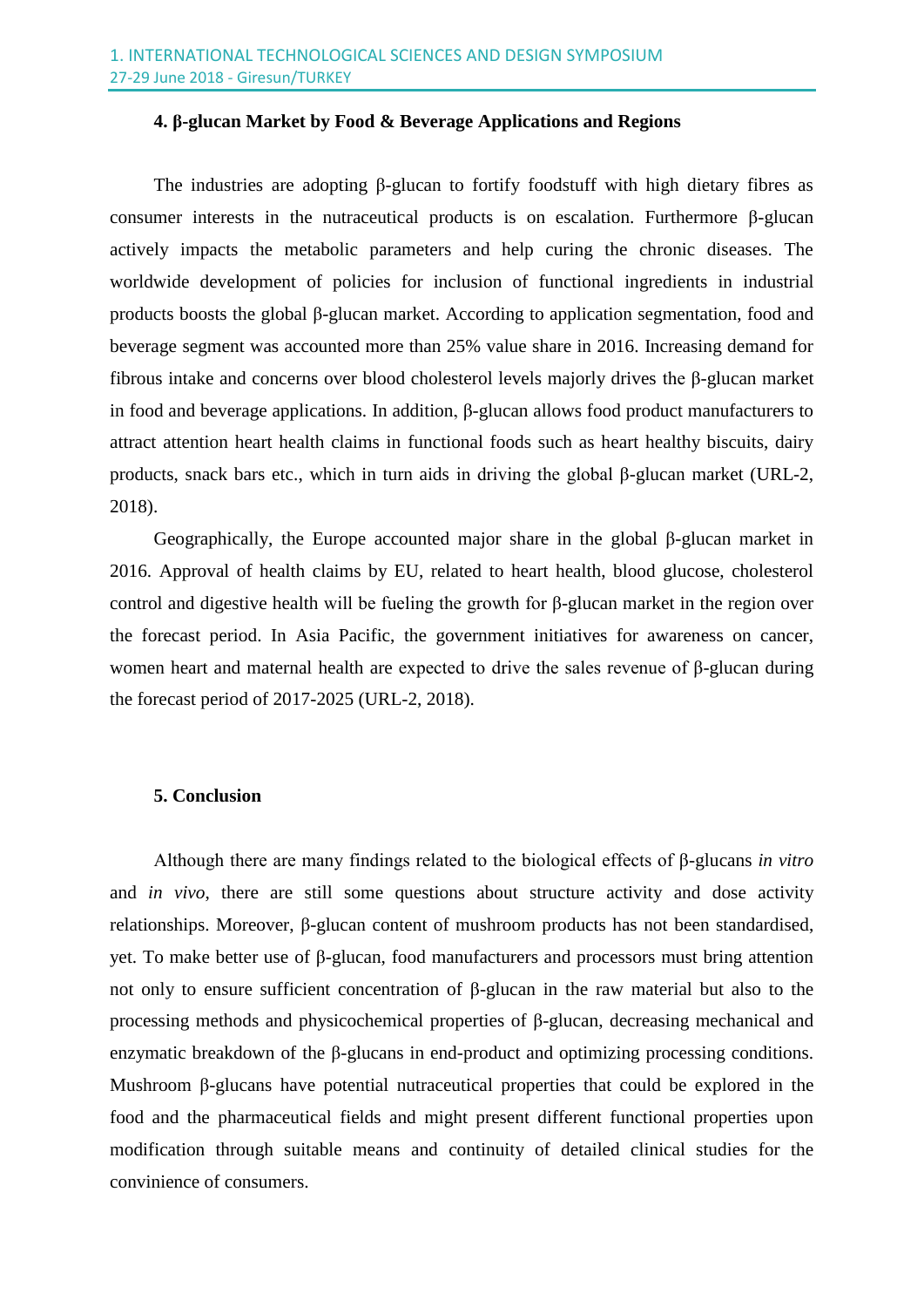#### **References**

- Ahmad, A., Anjum, F. M., Zahoor, T., Nawaz, H., and Dilshad, S. M. (2012a). Beta glucan: A valuable functional ingredient in foods. Critical Reviews in Food Science and Nutrition, 52, 201-212.
- Ahmad, A., Munir, B., Abrar, M., Bashir, S., Adnan, M., and Tabassum, T. (2012b). Perspective of βglucan as functional ingredient for food industry. Journal of Nutrition and Food Sciences, 2, 133.
- Ahmad, N. H., Mustafa, S., and Che Man, Y. B. (2015). Microbial polysaccharides and their modification approaches: A review. International Journal of Food Properties, 18, 332-347.
- Akiyama, H., Endo, M., Matsui, T., Katsuda, .I, Emi, N., Kawamoto, Y., Koike, T., and Beppu, H. (2011). Agaritine from *Agaricus blazei* Murrill induces apoptosis in the leukemic cell line U937. Biochimica et Biophysica Acta, 1810, 519-525.
- Beattie, K. D., Rouf, R., Gander, L., May, T. W., Ratkowsky, D., Donner, C. D., Gill, M., Grice, I. D., and Tiralongo, G. (2010). Antibacterial metabolites from Australian macrofungi from the genus *Cortinarius*. Phytochemistry, 71, 948-955.
- Bhanja, S. K., Rout, D., Patra, P., Sena, I. K., Nandan, C. I. K., and Islam, S. S. (2014). Waterinsoluble glucans from the edible fungus *Ramaria botrytis*. Bioactive Carbohydrates and Dietary Fibre, 3(2), 52-58.
- Borchers, A., Keen, C. L., and Gershwin, M. E. (2004). Mushrooms, tumors, and immunity: an update. Experimental Biology and Medicine, 229, 393-406.
- Bragintseva, L. M., Grigorash, A. I., Kovalenko, V. A., Maklanov, A. I, and Ustynjuk, T. K. (2002). RU2177699.
- Brennan, M. A., Derbyshire, E., Tiwari, B. K., and Brennan, C. (2013). Integration of β-glucan fibre rich fractions from barley and mushrooms to form healthy extruded snacks. Plant Foods for Human Nutrition, 68(1), 78-82.
- Brown, G. D., and Gordon, S. (2003). Fungal beta-glucans and mammalian immunity. Immunity, 19, 311-315.
- Cahill, A. P., Fenske, D. J., Freeland, M., and Hartwig, G. W. (2003). Beta-glucan process, additive and food product. US patent 6749885 B2.
- Camelini, C. M., Maraschin, M., Matos de Mendonça, M., Zucco, C., Ferreira, A. G., and Tavares, L. A. (2005). Structural characterization of β-glucans of *Agaricus brasiliensis* in different stages of fruiting body maturity and their use in nutraceutical products. Biotechnology Letters, 27(17), 1295-1299.
- Chakraborty, I., Mondal, S., Pramanik, M., Rout, D., and Islam, S. S. (2004). Structural investigation of a water-soluble glucan from an edible mushroom, *Astraeus hygrometricus*. Carbohydrate Research, 339(13), 2249-2254.
- Chakraborty, I., Mondal, S., Rout, D., and Islam, S. S. (2006). A water-insoluble  $(1\rightarrow3)$ -beta-Dglucan from the alkaline extract of an edible mushroom *Termitomyces eurhizus*. Carbohydrate Research, 341(18), 2990-2993.
- Chan, G. C. F., Chan, W. K., and Sze, D., M. Y. (2009). The effects of β-glucan on human immune and cancer cells. Journal of Hematology & Oncology, 2, 25.
- Chauveau, C., Talaga, P., Wieruszeski, J. M., Strecker, G., and Chavant, L. (1996). A water-soluble beta-D-glucan from *Boletus erythropus*. Phytochemistry, 43(2), 413-415.
- Chihara, G., Hamuro, J., Maeda, Y.Y., Arai, Y., and Fukuoka, F. (1987). Function and purification of the polysaccharides with marked antitumor activity, especially Lentinan, from *Lentinus edodes*  (Berk.). Cancer Research, 30, 2776-2781.
- Chockchaisawasdee, S., Namjaidee, S., Pochana, S., and Stathopoulos, C. E. (2010). Development of fermented oyster mushroom sausage. Asian Journal of Food & Agro-Industry, 3, 35-43.
- Crognale, S., Bruno, M., Fidaleo, M., Moresi, M., and Petruccioli, M. (2007). Production of β-glucan and related glucan-hydrolases by *Botryosphaeria rhodina*. Journal of Applied Microbiology, 102, 860-871.
- Cui, J, and Chisti, Y. (2003). Polysaccharopeptides of *Coriolus versicolor*: physiological activity, uses, and production. Biotechnology Advances, 21(2), 109-22.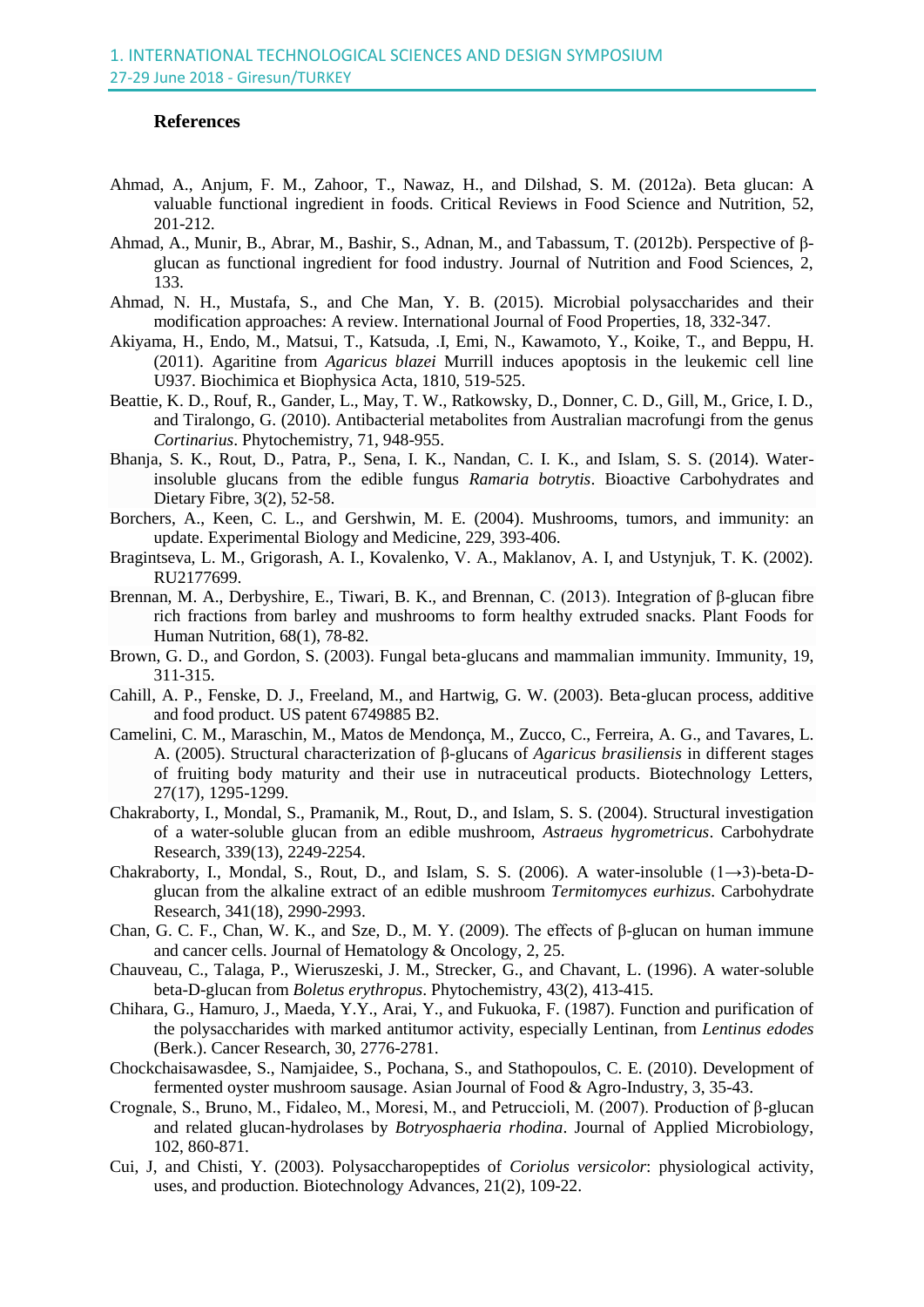- Deng, C., Hu, Z., Fu, H. T., Hu, M. H., Xu, X., and Chen, J. H., (2012). Chemical analysis and antioxidant activity in vitro of a β-D-glucan isolated from *Dictyophora indusiata*. International Journal of Biological Macromolecules, 51, 70-75.
- Dong, Q., Wang, Y., Shi, L., Yao, J., Li, J., Ma, F., and Ding, K. (2012). A novel water-soluble β-Dglucan isolated from the spores of *Ganoderma lucidum*. Carbohydrate Research, 353, 100-105.
- Du, B., and Xu, B. J. (2014). Oxygen radical absorbance capacity (ORAC) and ferric reducing antioxidant power (FRAP) of β-glucans from different sources with various molecular weight. Bioactive Carbohydrate and Dietary Fibre, 3, 11-16.
- Du, B., Lin, C. Y., Bian, Z. X., and Xu, B. J. (2015). An insight into anti-inflammatory effects of fungal beta-glucans. Trends in Food Science & Technology, 41, 49-59.
- EFSA Panel on Dietetic Products, Nutrition and Allergies (NDA). (2010). Scientific opinion on the safety of "*Lentinus edodes* extract" as a novel food ingredient. EFSA Journal, 8(7), 1685.
- Eleftherios, E., Vassilis, M. G., and Cleanthes, I. (2014). The potential use of mushrooms β-glucans in the food industry. International Journal of Biotechnology for Wellness Industries, 3, 15-18.
- Gaullier, J. M., Sleboda, J., Øfjord, E. S., Ulvestad, E., Nurminiemi, M., Moe, C., Albrektsen, T., and Gudmundsen, O. (2011). Supplementation with a soluble beta-glucan exported from shiitake medicinal mushroom, *Lentinus edodes* (Berk.) Singer mycelium: A crossover, placebocontrolled study in healthy elderly. International Journal of Medicinal Mushrooms, 13(4), 319- 326.
- Giavasis, I. (2013). Production of microbial polysaccharides for use in food. In: Microbial production of food ingredients, enzymes and nutraceuticals. United Kingdom: Woodhead Publishing.
- Giavasis, I. (2014). Bioactive fungal polysaccharides as potential functional ingredients in food and nutraceuticals. Current Opinion in Biotechnology, 26, 162-173.
- Gründemann, C., Garcia-Käufer, M., Sauer, B., Scheer, R., Merdivan, S., Bettin, P., Huber, R., and Lindequist, U. (2015). Comparative chemical and biological investigations of β-glucancontaining products from shiitake mushrooms. Journal of Functional Foods, 18, 692-702.
- Gu, Y. H., and Belury M. A. (2005). Selective induction of apoptosis in murine skin carcinoma cells (CH72) by an ethanol extract of *Lentinula edodes.* Cancer Letters, 220, 21-28.
- Hosokawa, J. (2003). JP2003055234.
- Hozova, B., Kuniak, L., and Kelemova, B. (2004). Application of β-glucans isolated from mushrooms *Pleurotus ostreatus* (pleuran) and *Lentinula edodes* (lentinan) for increasing the bioactivity of yoghurts. Czech Journal of Food Sciences, 22, 204-214.
- Jeannin, J. F., Lagadec, P., Pelletier, H., Reisser, D., Olsson, N. O., Chihara, G., and Martin, F. (1988). Regression induced by lentinan of peritoneal carcinomatoses in a model of colon cancer in rat. Interntional Journal of Immunopharmacology, 10(7), 855-861.
- Jesenak, M., Majtan, J., Rennerova, Z., Kyselovic, J., Banovcin, P., and Hrubisko, M. (2012). Immunomodulatory effect of pleuran (β-glucan from *Pleurotus ostreatus*) in children with recurrent respiratory tract infections. International Immunopharmacology, 15, 395-399.
- Jung, H. K., Hong, J. H., Park, S. C., Park, B. K., Nam, D. H., and Kim, S. D. (2007). Production and physicochemical characterization of β-glucan produced by *Paenibacillus polymyxa* JB115. Biotechnology and Bioprocess Engineering, 12, 713-719.
- Kao, P. F., Wang, S. H., Hung, W. T., Liao, Y. H., Lin, C. M., and Yang, W. B. (2012). Structural characterization and antioxidative activity of low-molecular-weights beta-1, 3-glucan from the residue of extracted *Ganoderma lucidum* fruiting bodies. BioMed Research International, 1-8.
- Kidd, P. M. (2000). The use of mushroom glucans and proteoglycans in cancer treatment. Alternative Medicine Review, 5(1), 4-27.
- Kim, Y. W., Kim, K. H., Choi, H. J., and Lee, D. S. (2005). Anti-diabetic activity of beta-glucans and their enzymatically hydrolyzed oligosaccharides from *Agaricus blazei*. Biotechnology Letters, 7(7), 483-487.
- Kim, M. S., Park, Y. D., and Lee, S. R. (2008). Preparation method of beta-glucan from *Schizophyllum commune* and composition for experimental application comprising the same. US patent 0160043 A1.
- Kim, M. S., Park, Y. D., and Lee, S. R. (2009). Method of using beta-glucan from *Schizophyllum commune*. US patent 0023681 A1.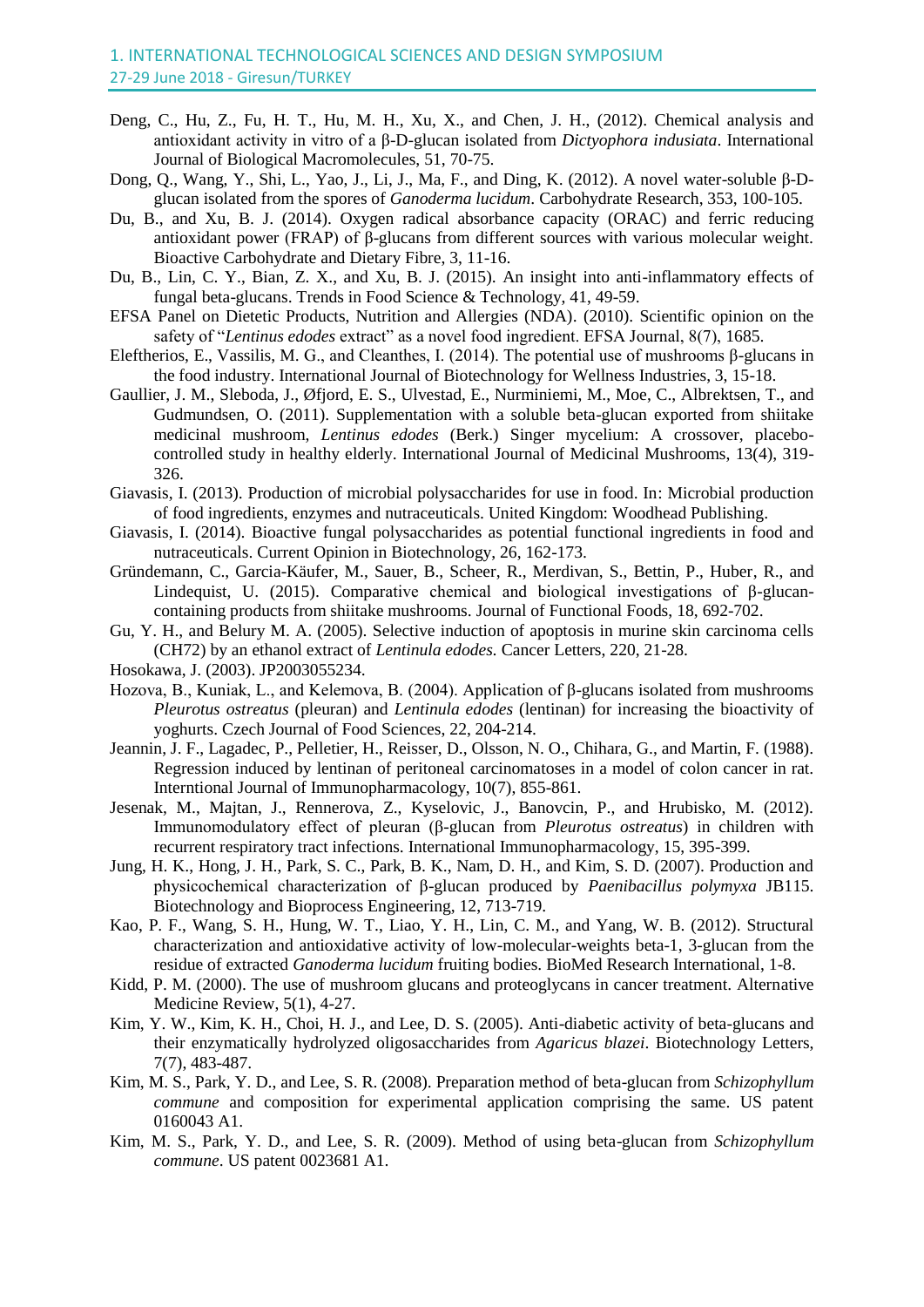- Kim, J., Lee, S. M., Bae, I. Y., Park, H. G., Gyu Lee, H., and Lee, S. (2011). (1-3)(1-6)-β-glucanenriched materials from *Lentinus edodes* mushroom as a high-fibre and low-calorie flour substitute for baked foods. Journal of the Science of Food and Agriculture, 91, 1915-1919.
- Kim, S. R., Kang, H. W., and Ro, H. S. (2013). Generation and evaluation of high β-glucan producing mutant strains of *Sparassis crispa*. Mycobiology, 41(3), 159-163.
- Kothari, D., Patel, S., and Kim, S. K. (2018).Anticancer and other therapeutic relevance of mushroom polysaccharides: A holistic appraisal. Biomedicine & Pharmacotherapy, 105, 377-394.
- Kumari, M., Survase, S. A., and Singhal, R. S. (2008). Production of schizophyllan using *Schizophyllum commune* NRCM. Bioresource Technology, 99, 1036-1043.
- Laroche, C., and Michaud, P. (2007). New developments and prospective applications for  $\beta$ -(1,3) glucans. Recent Patents on Biotechnology, 1, 59-73.
- Lindequist, U., Niedermeyer, T., and Jülich, W. D. (2005). The pharmacological potential of mushrooms. Evidence-Based Complementary and Alternative Medicine, 2(3), 285-299.
- Liu, Y., Zhang, J., Tang, Q., Yang, Y., Guo, Q., Wang, Q., Wu, D., and Cui, S. W. (2014). Physicochemical characterization of a high molecular weight bioactive β-D-glucan from the fruiting bodies of *Ganoderma lucidum*. Carbohydrate Polymers, 101, 968-974.
- Lull, C., Wichers, H. J., and Savelkoul, H. F. (2005). Antiinflammatory and immunomodulating properties of fungal metabolites. Mediators of Inflammation, 2, 63‐80.
- Manzi, P., and Pizzoferrato, L. (2000). Beta-glucans in edible mushrooms. Food Chemistry, 68, 315- 318.
- McClearly, B. V., and Draga, A. (2016). Measurement of β-glucan in mushrooms and mycelial products. Journal of AOAC International, 99(2), 364-373.
- Moradali, M. F., Mostafavi, H., Ghods, S., and Hedjaroude, G. A. (2007). Immunomodulating and anticancer agents in the realm of macromycetes fungi (macrofungi). International Immunopharmacology, 7, 701-724.
- Morris, H. J., Llaurado, G., Beltran, Y., Lebeque, Y., Bermudez, R. C., Garcia, N., Gaime-Perraud, I., and Moukha, S. (2016). The use of mushrooms in the development of functional foods, drugs or nutraceuticals. In: Wild Plants, Mushrooms and Nuts: Functional Food Properties and Applications, pp. 123-157. John Wiley & Sons, Ltd.
- Nie, S., Zhang, H., Li, W., and Xie, M. (2013). Current development of polysaccharides from *Ganoderma*: Isolation, structure and bioactivities. Bioactive Carbohydrates and Dietary Fiber, 1, 10-20.
- Novak, M., and Vetvicka, V. (2008). β-glucans, history, and the present: Immunomodulatory aspects and mechanism of action. Journal of Immunotoxicology, 5, 47-57.
- Novak, M., and Vetvicka, V. (2009). Glucans as biological response modifiers. Endoctrine, Metabolic & Immune Disorders Drug Targets, 9, 67–75.
- Nosalova, V., Bobek, P., Cerna, S., Galbavy, S., and Stvrtina, S. (2001). Effects of pleuran (betaglucan isolated from *Pleurotus ostreatus*) on experimental colitis in rats. Journal of the Physiological Research, 50, 575-581.
- Özcan, Ö., and Ertan, F. (2018). Beta-glucan content, antioxidant and antimicrobial activities of some edible mushroom species. Journal of Food Science and Technology, 6(2), 47-55.
- Palacios, I., García-Lafuente, A., Guillamón, E., and Villares, A. (2012). Novel isolation of watersoluble polysaccharides from the fruiting bodies of *Pleurotus ostreatus* mushrooms Carbohydrate Research, 358, 72-77.
- Patel, S., and Goyal, A. (2012). Recent developments in mushrooms as anti-cancer therapeutics: A review. Biotechnology, 2, 1-15.
- Park, H., Ka, K. H., and Ryu, S. R. (2014). Enhancement of β-glucan content in the cultivation of cauliflower mushroom (*Sparassis latifolia*) by elicitation. Mycobiology, 42, 41-45.
- Pillai, T. G., and Devi, U. P. (2013). Mushroom beta glucan: Potential candidate for post irradiation protection. Mutation Research, 751, 109-115.
- Point Institute. (2013). The use of mushroom-derived dietary supplements as immunomodulating agents: An overview of evidence-based clinical trials and the mechanisms and actions of mushroom constituents. Technical Report. Wisconsin: Stevens Point.
- Rai, M., Tidke, G., and Wasser, S. P. (2005). Therapeutic potential of mushrooms. Natural Product Radience, 4(4), 246-257.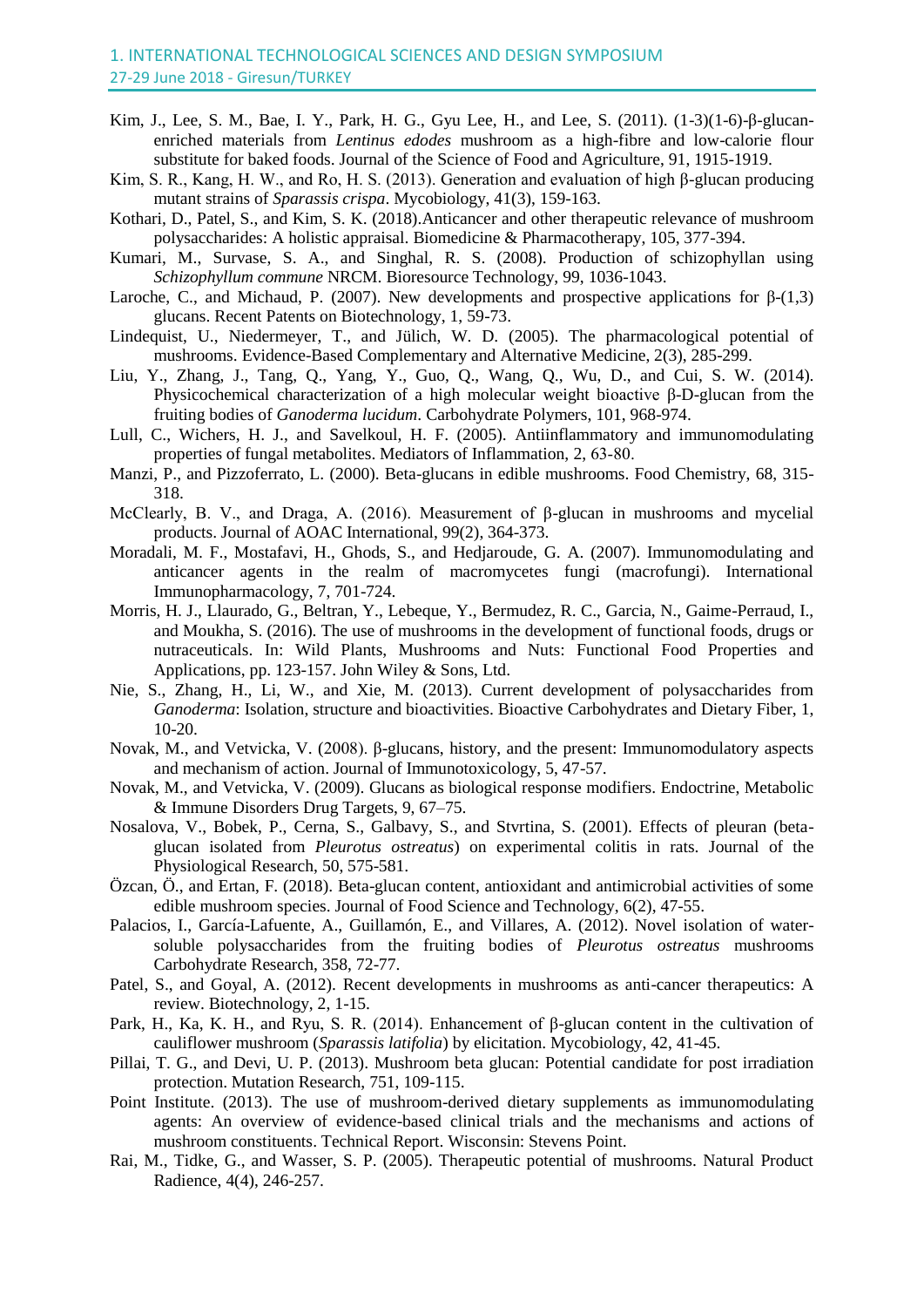- Reis, F. S., Martins, A., Vasconcelos, M. H., Morales, P., and Ferreira, I. C. F. R. (2017). Functional foods based on extracts or compounds derived from mushrooms. Trends in Food Science & Technology, 66, 48-62.
- Ren, L., Perera, C., and Hemar, Y. (2012). Antitumor activity of mushroom polysaccharides: A review. Food & Function, 3, 1118-1130.
- [Rop,](javascript:;) O., [Mlcek,](javascript:;) J., and [Jurikova,](javascript:;) T. (2009). Beta-glucans in higher fungi and their health effects. Nutrition Reviews*,* 67(11), 624-631.
- Rieder, A., and Samuelsen, A. B. (2012). Do cereal mixed-linked β-glucans possess immunemodulating activities? Molecular Nutrition & Food Research, 56, 536-547.
- Sakurai, K., Shinkai, S., Kimura, T., Tabata, K., Koumoto, K., and Gronwald, O. (2003). US2003216346.
- Sari, M., Prange, A., Lelley, J. I., and Hambitzer, R. (2017). Screening of beta-glucan contents in commercially cultivated and wild growing mushrooms. Food Chemistry, 216, 45-51.
- Smiderle, F. R., Carbonero, E. R., Mellinger, C. G., Sassaki, G. L., Gorin, P. A., and Iacomini, M. (2006). Structural characterization of a polysaccharide and a beta-glucan isolated from the edible mushroom *Flammulina velutipes*. Phytochemistry, 67(19), 2189-2196.
- Smiderle, F. R., Alquini, G., Tadra-Sfeir, M. Z., Iacomini, M., Wichers, H. J., and Van Griensven, L. J. L. D. (2013). *Agaricus bisporus* and *Agaricus brasiliensis* (1→6)-β-D-glucans show immunostimulatory activity on human THP-1 derived macrophages. Carbohydrate Polymers, 94, 91-99.
- Sogabe, T. (1996). JP8119874.
- Sogabe, T. (1998). JP10033142.
- Suga, T., Ogasawara, Y., Kaneko, Y., Kajiura, M., and Suga, Y. (2005). JP2005097308.
- Suzuki, M., Higuchi, S., Taki, Y., Miwa, K., and Hamuro, J. (1990). Activity of Lentinan and Interleukin 2. International Journal of Immunopharmacology, 12(6), 613-623.
- Synytsya, A., Míčková, K., Jablonský, I., Sluková, M., and Čopíková, J. (2008). Mushrooms of genus *Pleurotus* as a source of dietary fibres and glucans for food supplements. Czech Journal of Food Sciences, 26, 441-446.
- Synytsya, A., Míčková, K., Synytsya, A., Jablonský, I., Spěváček, J., Erban, V., Kovarikova, E., and Čopíková, J. (2009). Glucans from fruit bodies of cultivated mushrooms *Pleurotus ostreatus* and *Pleurotus eryngii*: Structure and potential prebiotic activity. Carbohydrate Polymers, 76(4), 548-556.
- Synytsya, A., and Novak, M. (2013). Structural diversity of fungal glucans. Carbohydrate Polymers, 92, 792-809.
- Taguchi, T., Furue, H., Kimura, T., Kondo, T., Hattori, T., Itoh, T., and Osawa, N. (1985). End-point results of phase 111 study of Lentinan. Japanese Journal of Cancer and Chemotherapy, 12, 366- 371.
- Tian, Y. T., Zeng, H. L., Xu, Z. B., Zheng, B. D., Lin, Y. X., Gand, C. J., and Lo, Y. M. (2012). Ultrasonic-assisted extraction and antioxidant activity of polysaccharides recovered from white button mushroom (*Agaricus bisporus*). Carbohydrate Polymers, 88, 522-529.
- Toyoda, S., and Kimura, M. (2004). US2004047949.
- URL-1: [https://alohamedicinals.com/?s=beta+glucan,](https://alohamedicinals.com/?s=beta+glucan) (Date of access: 30 September 2018).
- URL-2: [http://www.credenceresearch.com/report/beta-glucan-market,](http://www.credenceresearch.com/report/beta-glucan-market) Beta glucan market by source type (cereals, fungal & microbial), by application (food & beverage, pharmaceutical, cosmetics, animal feed) - growth, future prospects and competitive analysis, 2017-2025, (Date of access: 24 September 2018).
- Van Nevel, C. J., Decuypere, J. A., Dierick, N., and Molly, K. (2003). The influence of *Lentinus edodes* (Shiitake mushroom) preparations on bacteorological and morphological aspects of the small intestine piglets. Archives of Animal Nutrition, 57, 399-412.
- Villares, A., Mateo-Vivaracho, L., and Guillamon, E. (2012). Structural features and healthy properties of polysaccharides occurring in mushrooms. Agriculture, 2, 452-471.
- Wan Rosli, W. I., Solihah, M. A., Aishah, M., Fakurudin, N. A., and Mohsin, S. S. J. (2011). Colour, texture properties, cooking characteristics and fibre content of chicken patty added with oyster mushroom (*Pleurotus sajor-caju*). International Food Research Journal, 18, 621-627.